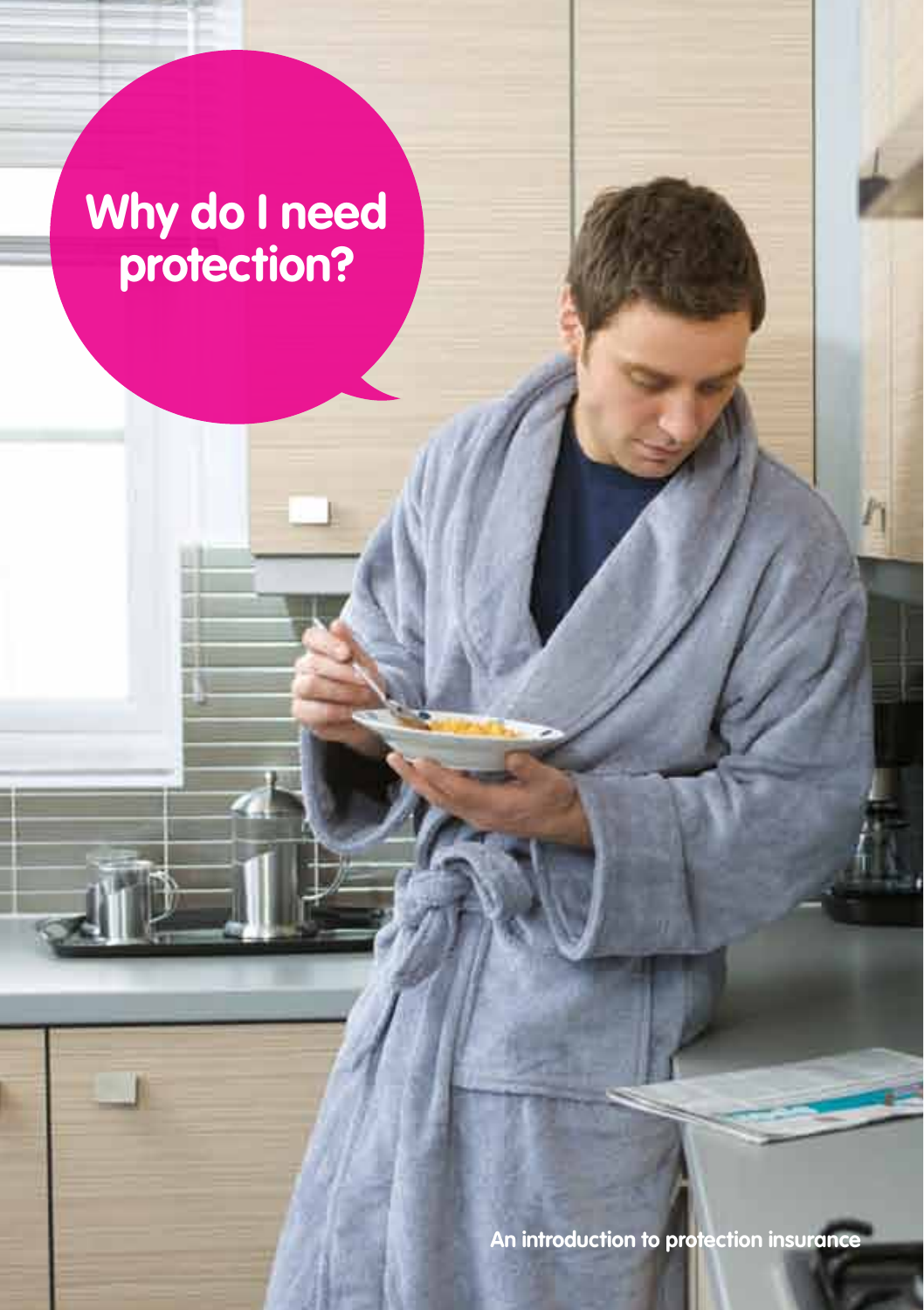## **What's inside**

- 3 Life cover<br>4 Critical illr
- 4 Critical illness cover<br>7 Income protection
- Income protection
- 8 Who else would you rely on?
- 10 It might cost less than you think<br>12 A word from your adviser...
- A word from your adviser...

# **Because life can be**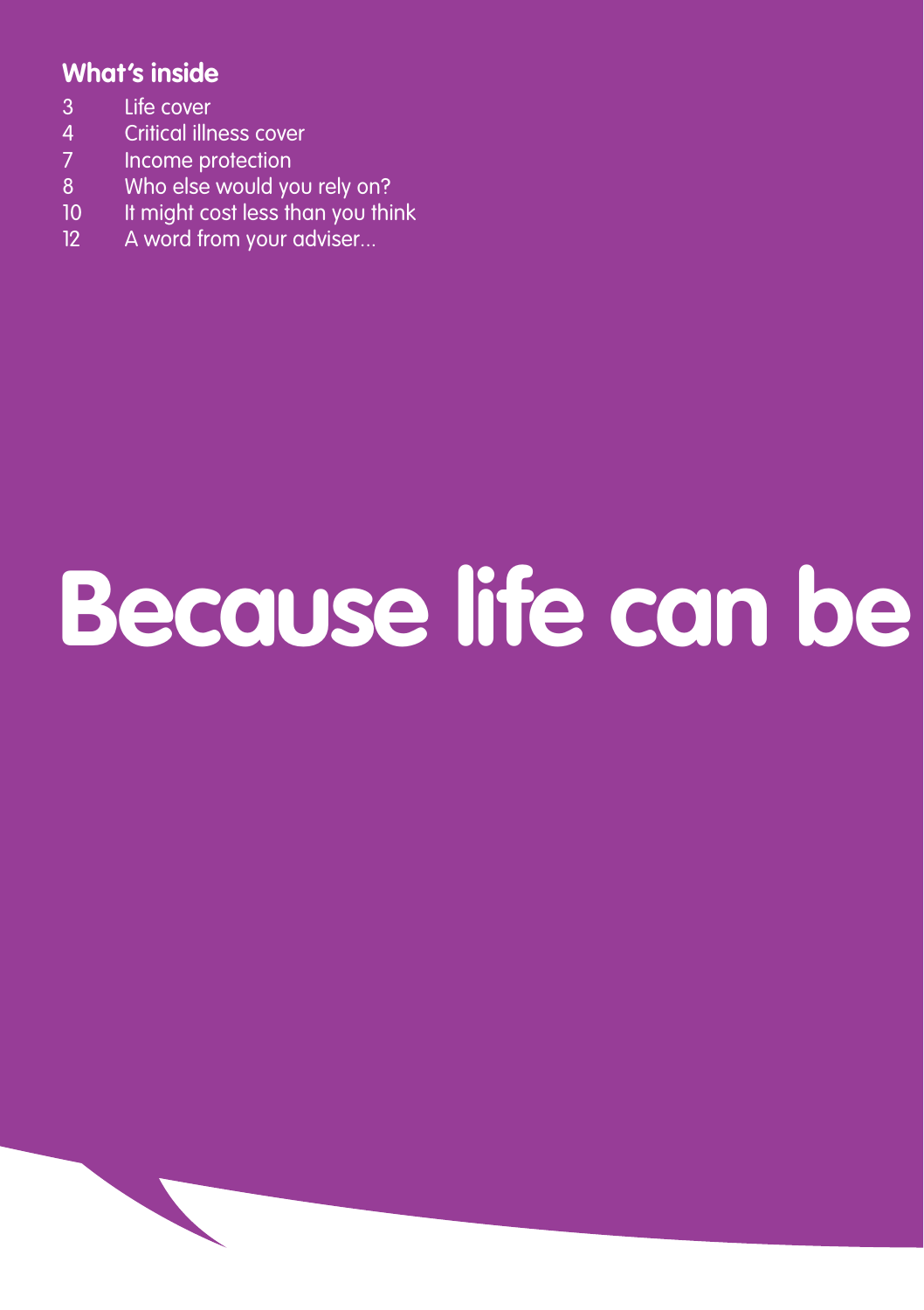# unpredictable.

We can never be sure what's waiting for us round the next corner. It could be great – a new job, a new baby or even a lottery win. But sometimes, life throws the unthinkable at us.

Many of us will know of someone who has died young or even heard of someone's battle to survive a serious illness.

Anyone who's seen a family trying to deal with these things will know that the financial and emotional impact can be devastating. We think it'll never happen to us, but sometimes it does. And while protection insurance can't stop the unthinkable from happening, it can make dealing with the consequences a lot easier.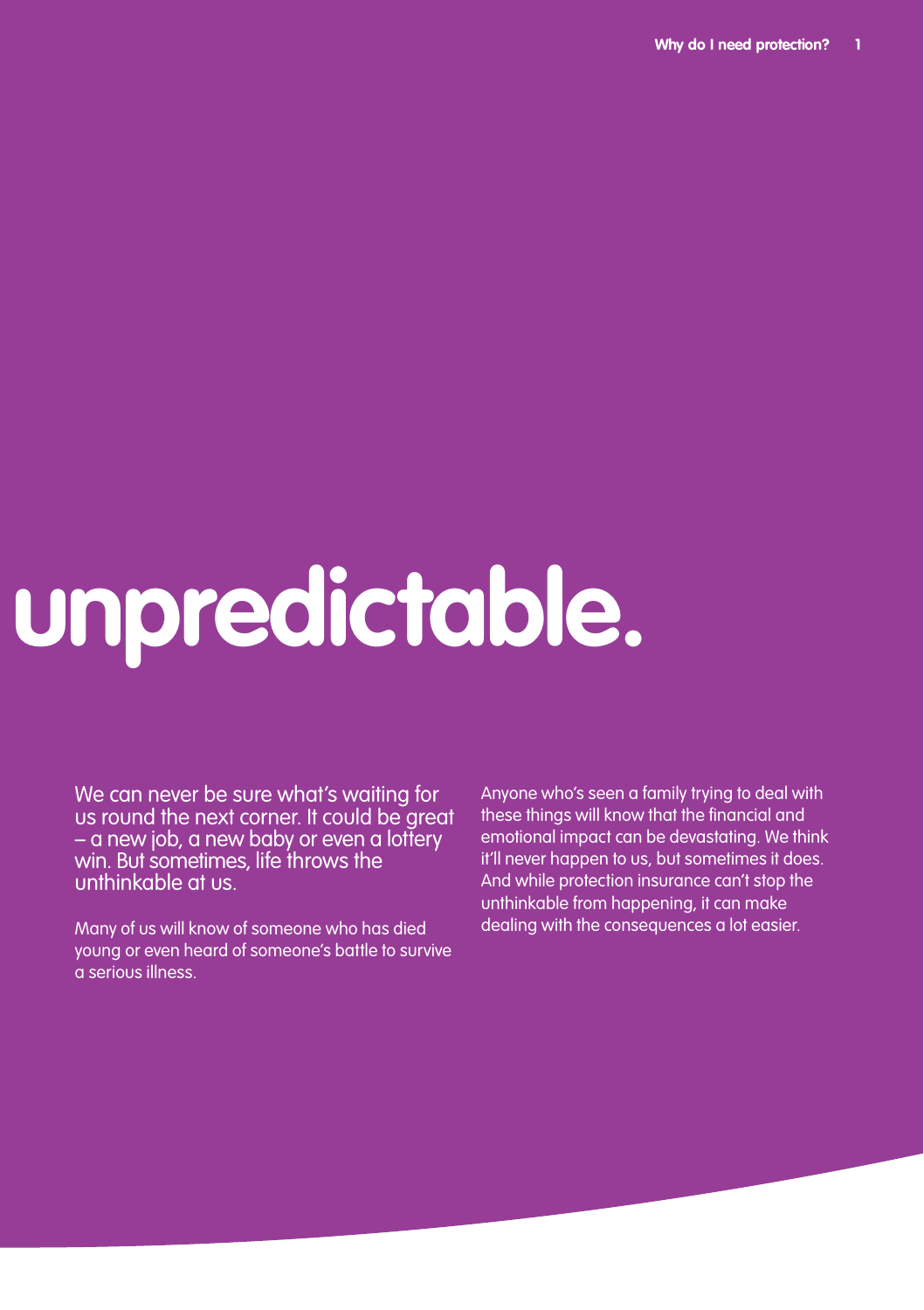## **Is protecting our mortgage enough?**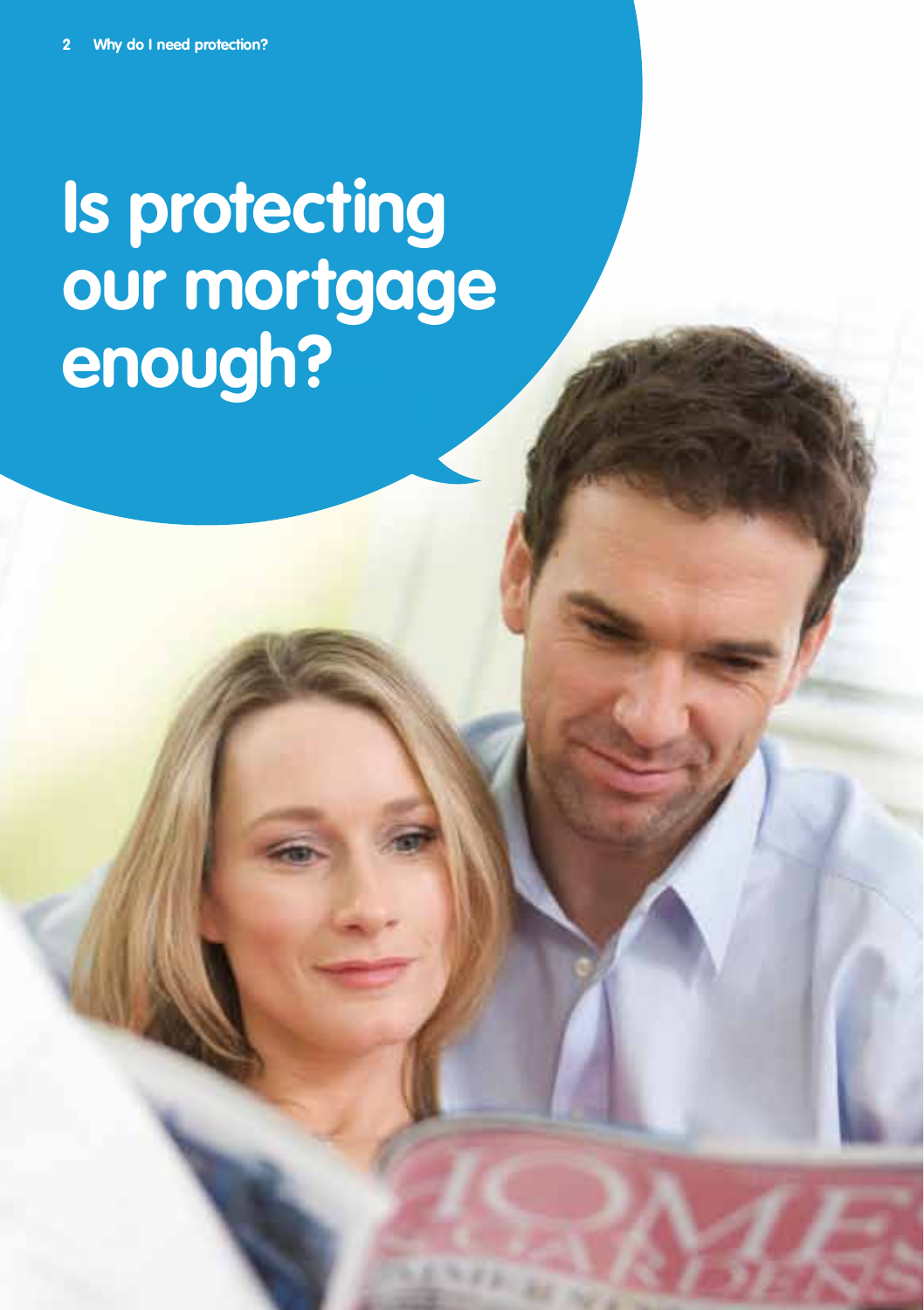## **Life cover**

## **This gives your family financial protection if you die.**

## Most people who buy life cover buy just enough to pay off their mortgage if they die. But is this really enough?

For most of us, the mortgage is only one of the many financial commitments we have.

Credit cards, personal loans, council tax, childcare costs, food and utility bills are just some of the other regular payments that we have to make. And most of these commitments wouldn't go away if one of the breadwinners died.

This is where protection insurance can help. Some providers offer menu products that give you more flexibility in the protection you buy.

So you can buy life cover that pays out as a lump sum or a monthly income to cover the monthly bills if you have to make a claim. You can even combine both types of payment in one plan to give your family protection that covers the mortgage and provides the income they would need to live in the family home without you.

**Source: www.creditaction.org.uk, September 2013.**

**£6,005**

**is the average household debt in the UK excluding mortgages**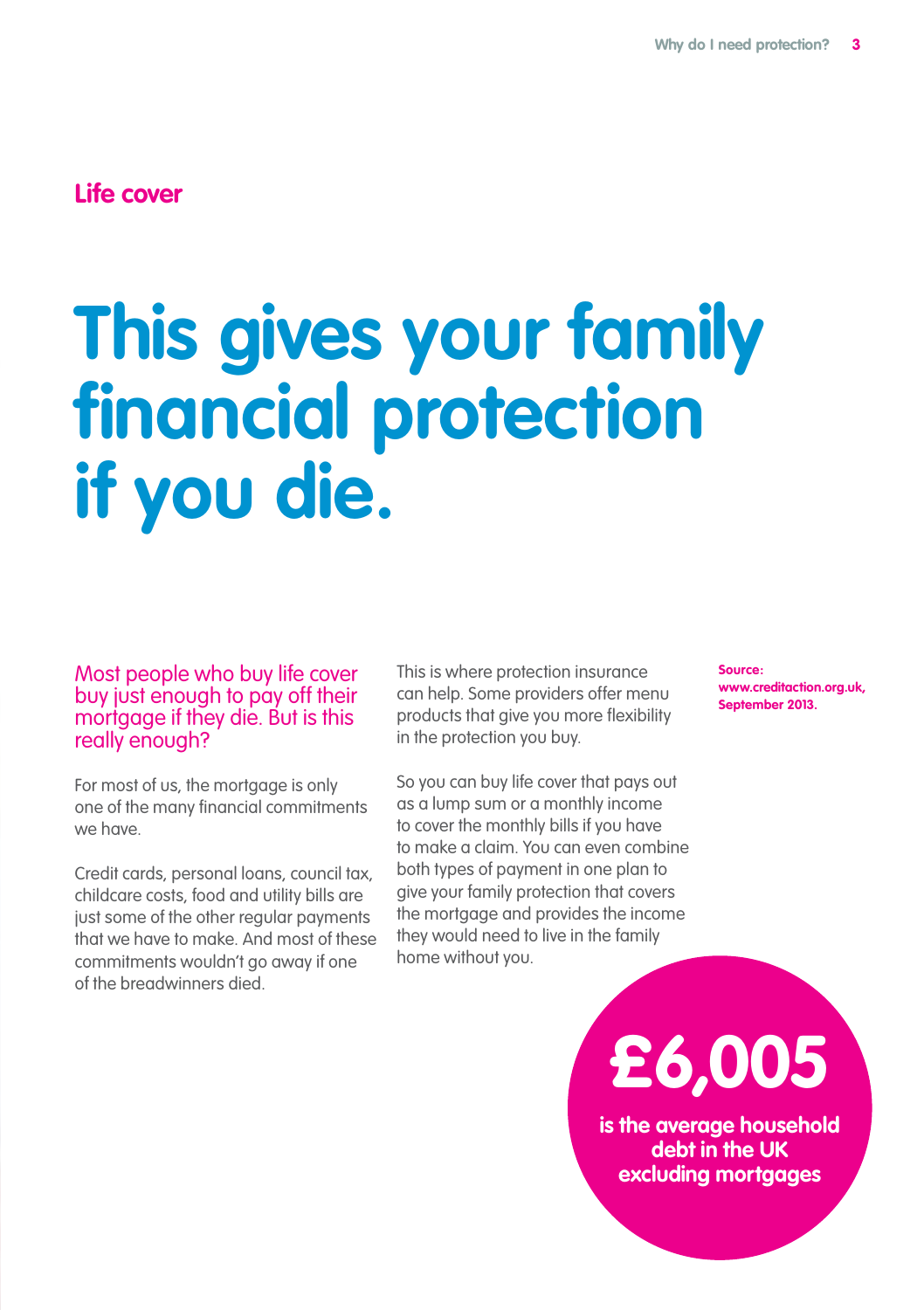## **Critical illness cover**

## **Critical illness cover provides financial protection for you and your family if you become ill with one of a list of defined critical illnesses.**

If you were to become seriously ill tomorrow, what impact do you think this would have on you and your family? And what would your priorities be? For most of us our biggest concern would be surviving the illness and recovering from it.

But it can be difficult to focus 100% on getting better if you're worried about the next big bill that's going to come through the door. Sadly this is a reality for many families whose lives have been turned upside down by illness.

The good news is that more and more people are surviving critical illnesses. There are too many survival statistics to show them all, so we've chosen cancer as most of us know a friend or family member who has been affected by this at some time in their lives.

The chart below shows the survival rates of men and women for selected cancers. Survival rates have improved between 2006-2010 with a higher proportion of women than men surviving for at least five years after diagnosis. And among adults, the younger the age at diagnosis, the higher the survival rate for almost every cancer.



### **Cancer survival rates 2006-2010, England.**

**Source: National Statistics Online, October 2012. 5-year relative survival rates for selected cancers, for adults diagnosed during 2006-2010, England.**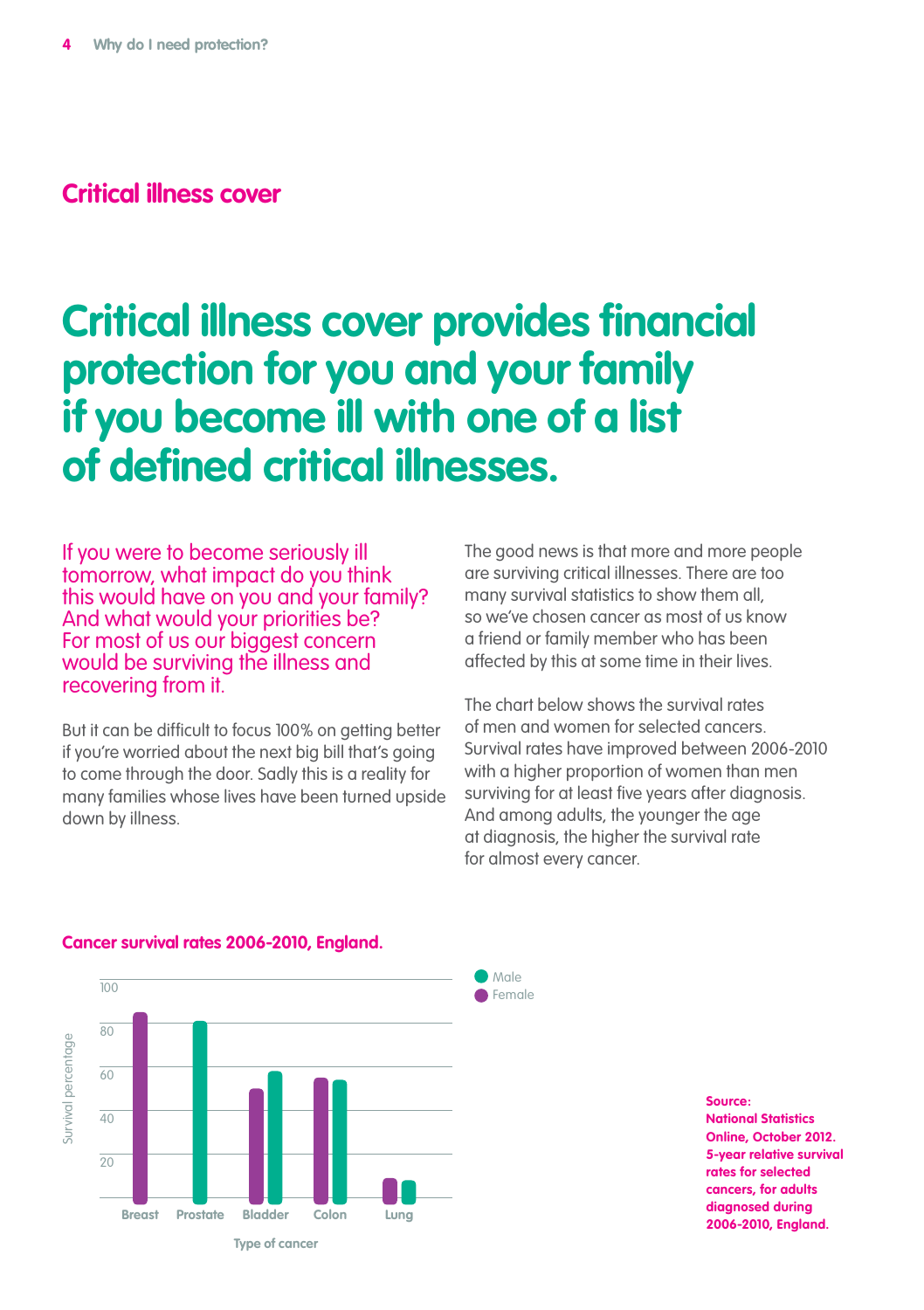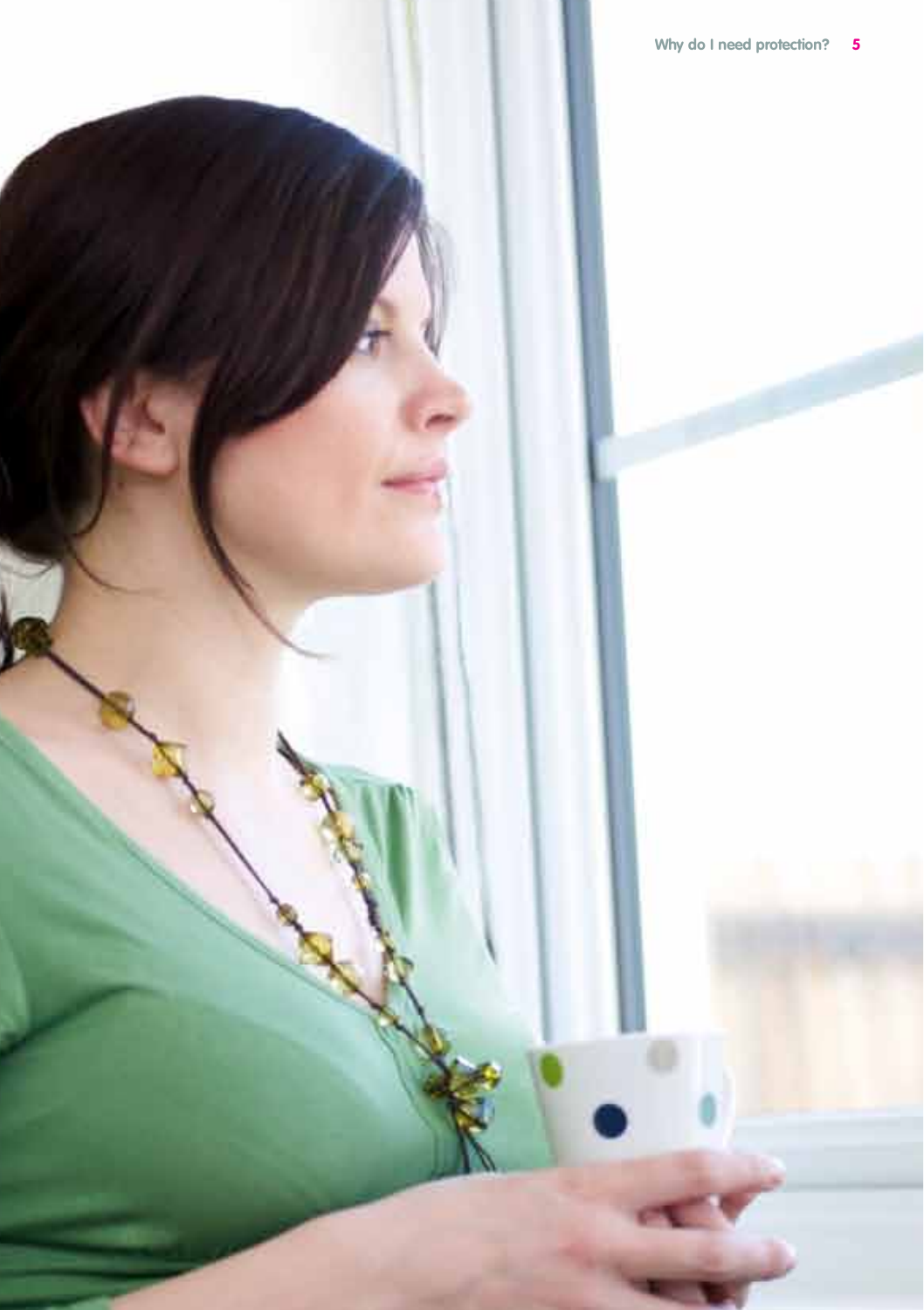**THE REAL** 

**COLOR** 

t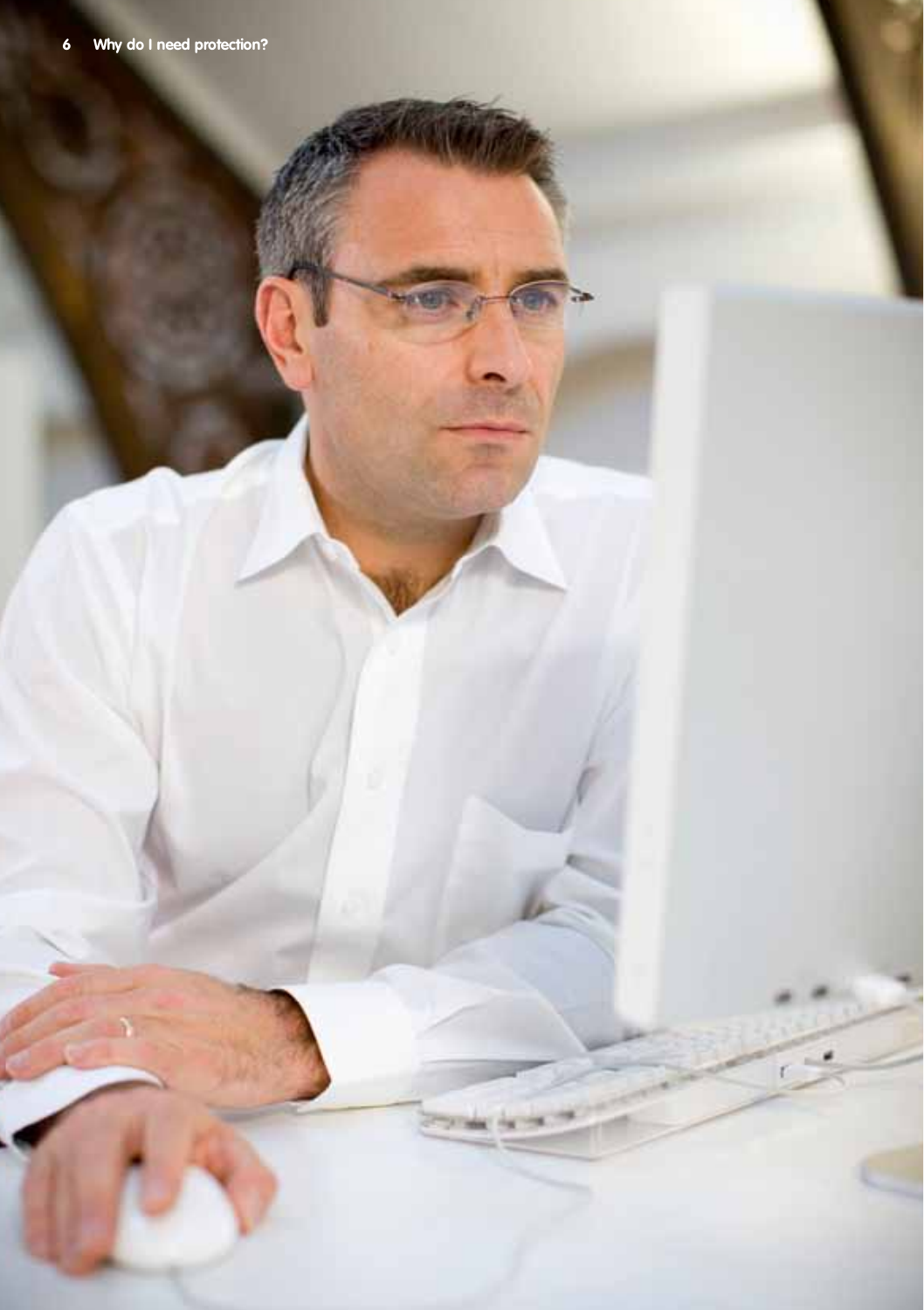## **Income protection**

**Income protection can provide a monthly income if you become ill with an illness that may not be critical, but is severe enough to stop you from going to work for a long time.**

**Ask yourself:** The working world has changed dramatically in recent years. One thing remains constant however, and that's the fact that most of us need to work to pay the bills and to enjoy all the good things in life like holidays, cars and meals out.

But bills don't stop arriving – even if we are very sick.

If you fall ill or have an accident and are unable to work, the sudden loss of income could be devastating.

Even if you don't earn an income but look after the home all day, it would be very expensive to replace the work that you do.

That's where income protection comes in. It pays out an income if you're unable to work because of illness or injury.

**What if you don't have a critical illness, but suffer from long-term sickness or a disability that prevents you from working?**

**How long would your finances last if this happened to you?**

**How long would your employer continue to pay you?**

**How quickly would you have to fall back on state benefits? And would they be enough?**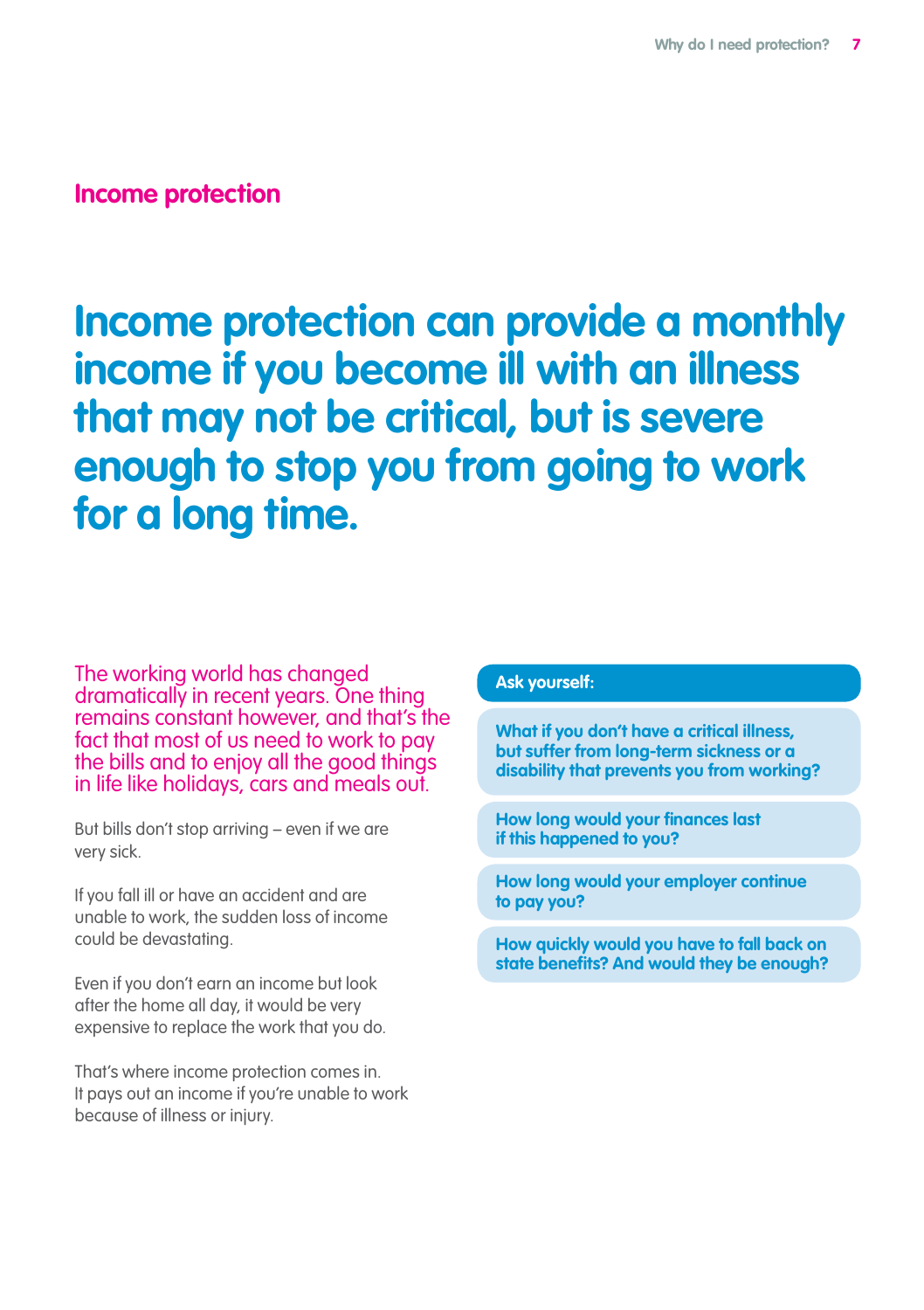**Who else would you rely on?**

## **Many people think they could rely on money from their employer, their family or the state.**

## But recovering from a serious illness can take a long time. How long would this money last?

Sick pay from your employer might help, but might only last a few weeks. The state provides statutory sick pay and Employment and Support Allowance, but is this enough? Have a look at the table below to see how much you could get. You can find out what other benefits you are entitled to at www.entitledto.co.uk

Surprisingly few of us have taken out protection. According to research, only 41% of adults have life cover. And only 14% of adults have critical illness cover.<sup>1</sup>

Isn't it time you considered your own protection plan?

### **Could you really survive on £86.70 a week?**

| <b>State benefits</b>                             | <b>Money paid (weekly)</b>                            | For how long          |
|---------------------------------------------------|-------------------------------------------------------|-----------------------|
| <b>Statutory sick pay</b>                         | $£86.70^2$                                            | <b>First 28 weeks</b> |
| <b>Employment and Support</b><br><b>Allowance</b> | Up to £71.70 (For a single<br>person aged 25 or over) | <b>First 13 weeks</b> |
| <b>Employment and Support</b><br><b>Allowance</b> | Up to £100.15<br>(Work-related activity group)        | From week 14 of claim |
| <b>Employment and Support</b><br><b>Allowance</b> | Up to £106.50<br>(Support group)                      | From week 14 of claim |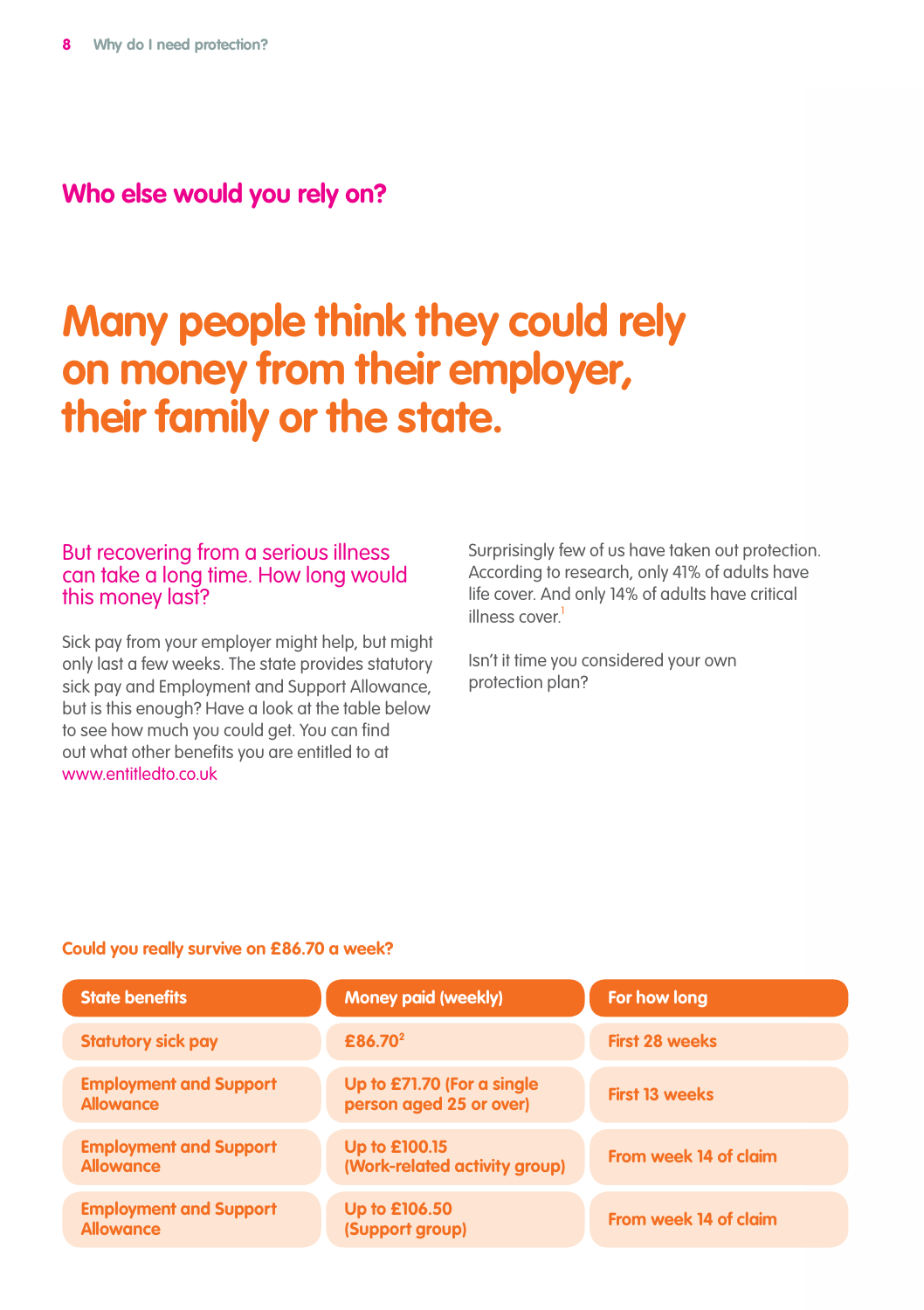**If the worst happens the state will take care of me, won't it?**

> **Sources: 1 YouGov, Life and Health Protection, 2012. 2 www.gov.uk, September 2013.**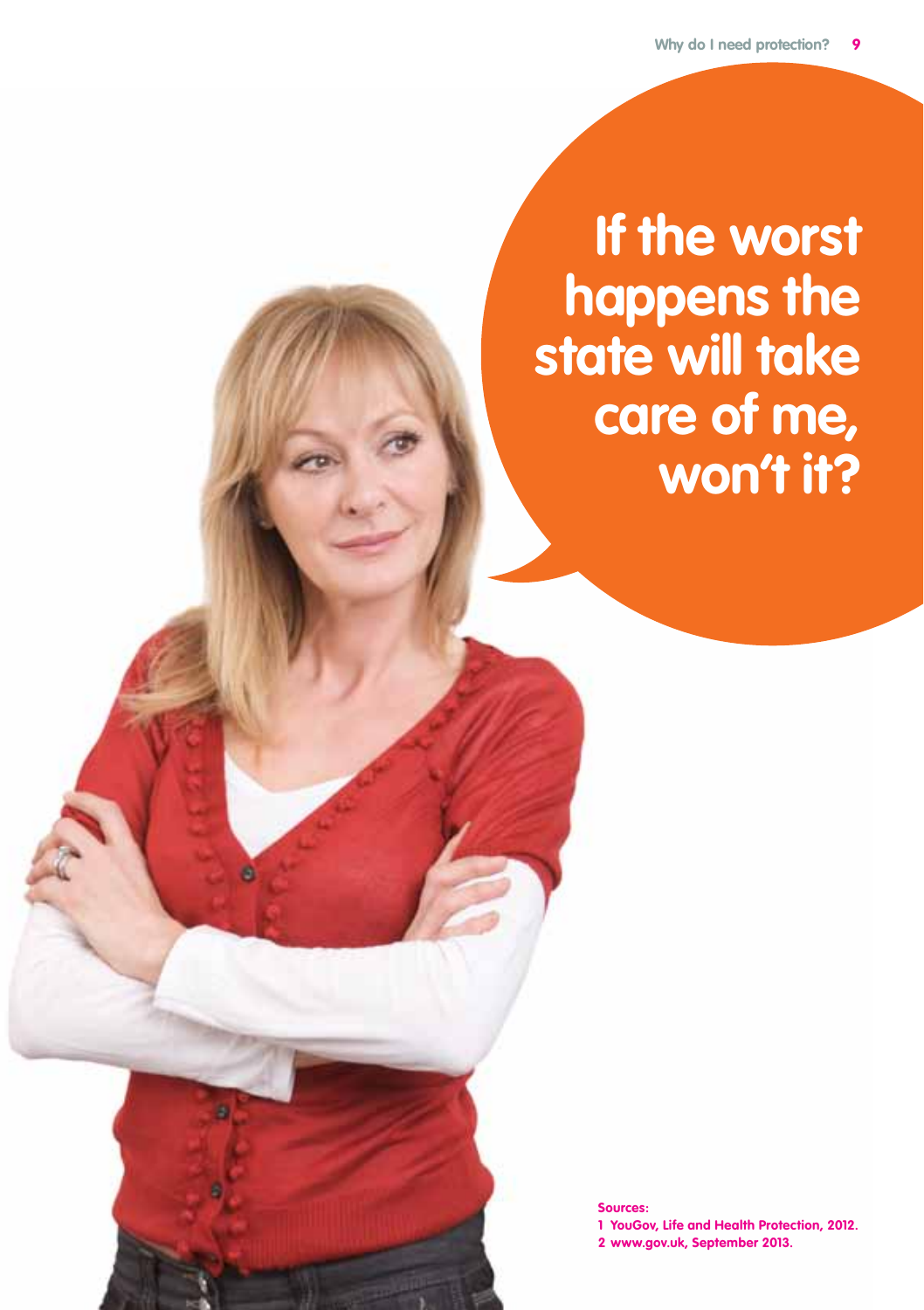**It might cost less than you think**

## **How much would you pay to know that your family are protected if you die or become ill?**

£10 a month, £20 a month, £50 a month, or even more? Perhaps that kind of peace of mind is priceless. And given the opportunity, wouldn't you want to make sure that your family would be financially secure?

It might cost less than you think and be more valuable than you can imagine.

We're all different. What we need, what we can afford and what protection plan is right for us depends on the life we lead. You may not be able to buy all the cover you need right away, but menu protection products let your adviser tailor an affordable plan to suit your own personal circumstances.

Even a little protection is better than nothing. And protecting your family isn't only about making sure they have enough money. In the first days and weeks of coping with a life-changing event, being able to talk to an independent expert about your concerns and fears could be invaluable.

That's why some protection plans now offer more than a financial payout, they offer practical and emotional help and support for the whole family if you ever have to make a claim. So if it's a question of affordability, can you afford not to buy protection?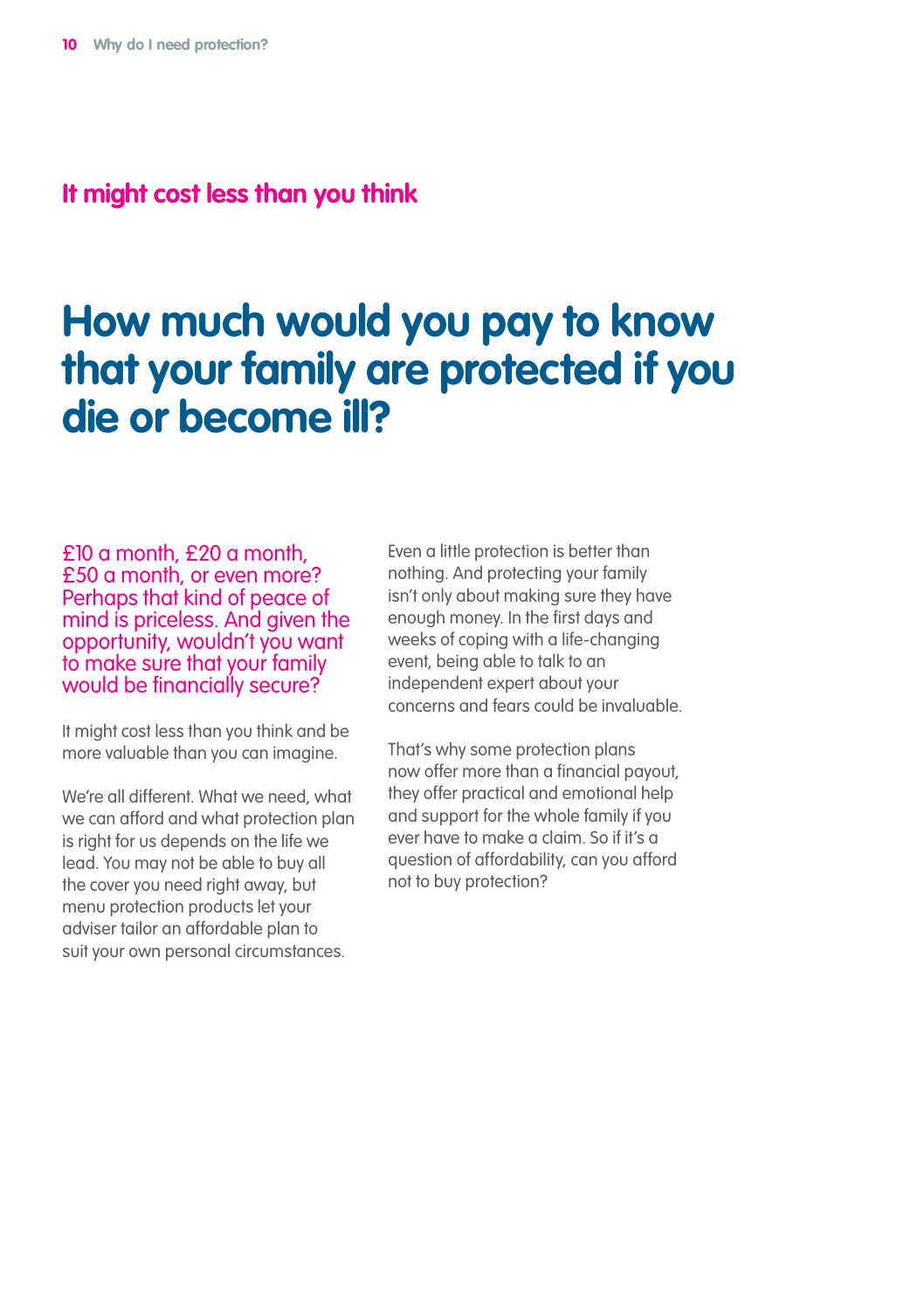**£20 a month buys over £44,000 of critical illness cover. That could pay for:**

**Private treatment**

**Prescribed drugs not available through the NHS**

**Changes to your home**

., **Part of your mortgage**

### **Source:**

**Based on couple aged 30 and 27 next birthday, both non-smokers. 20-year term on reviewable rates increasing in line with retail price index, £44,365.50, £20 monthly payment, including £2.60 plan charge. Bright Grey Personal Protection Menu, September 2013.**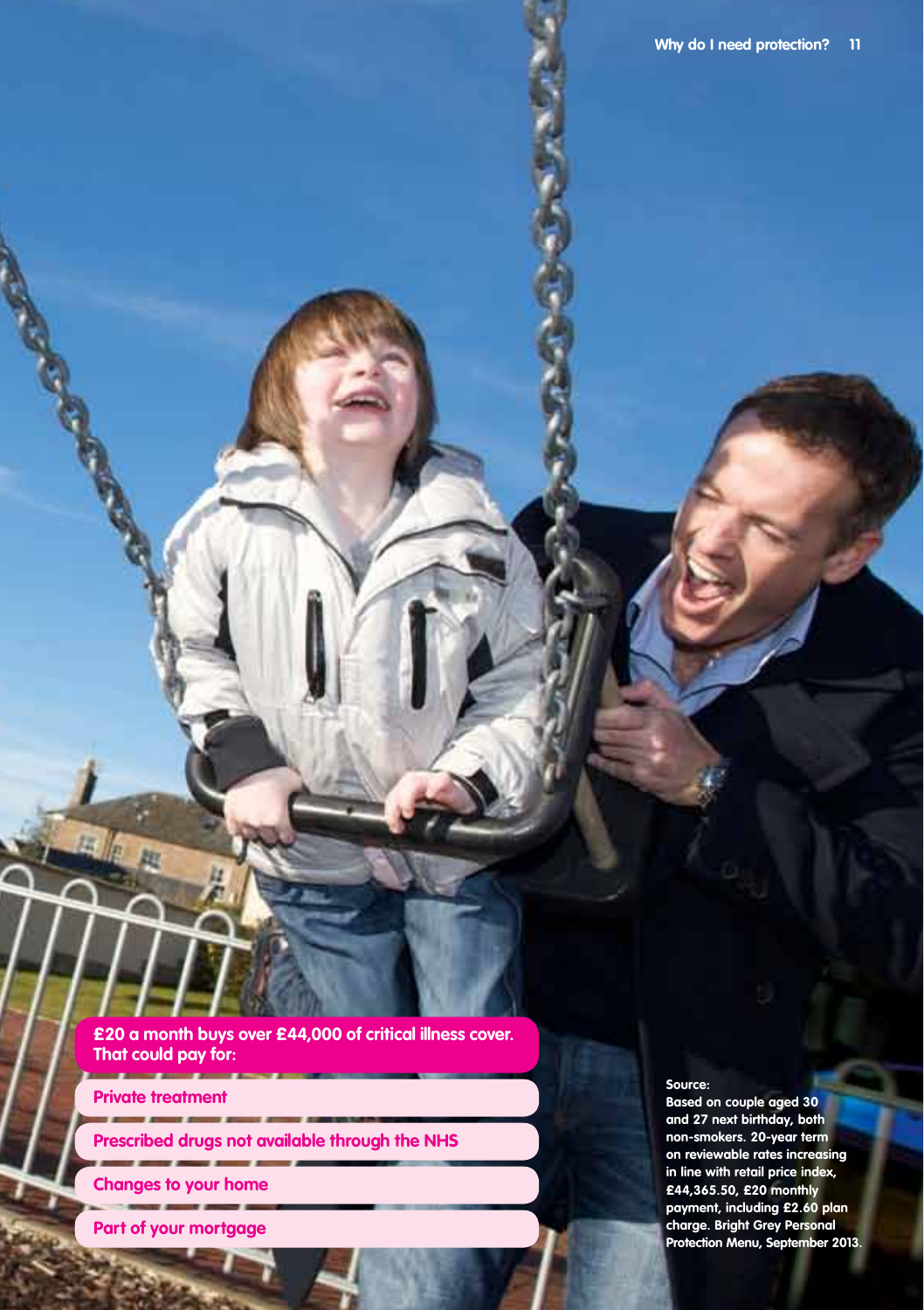## **A word from your adviser...**

## Making sure you have enough of the right protection can sometimes be a little complicated.

Not all protection plans are the same, and some offer more choices than others.

The type of plan you buy, how much cover you have, for how long and from which insurer, are just some of the decisions I can help you with.

Applying for a protection plan can be more complex than applying for other insurances. This is because protection insurers have to make an assessment of your health now and in the future, taking account of the risks your lifestyle and family history can add. I can guide you through the whole application process.

By helping you to make sense of the choices available to you, I can make sure you get the protection plan that suits you today and also changes with you as your life changes.

## **I can make sure you get the plan that's right for you today, tomorrow, and in the years to come.**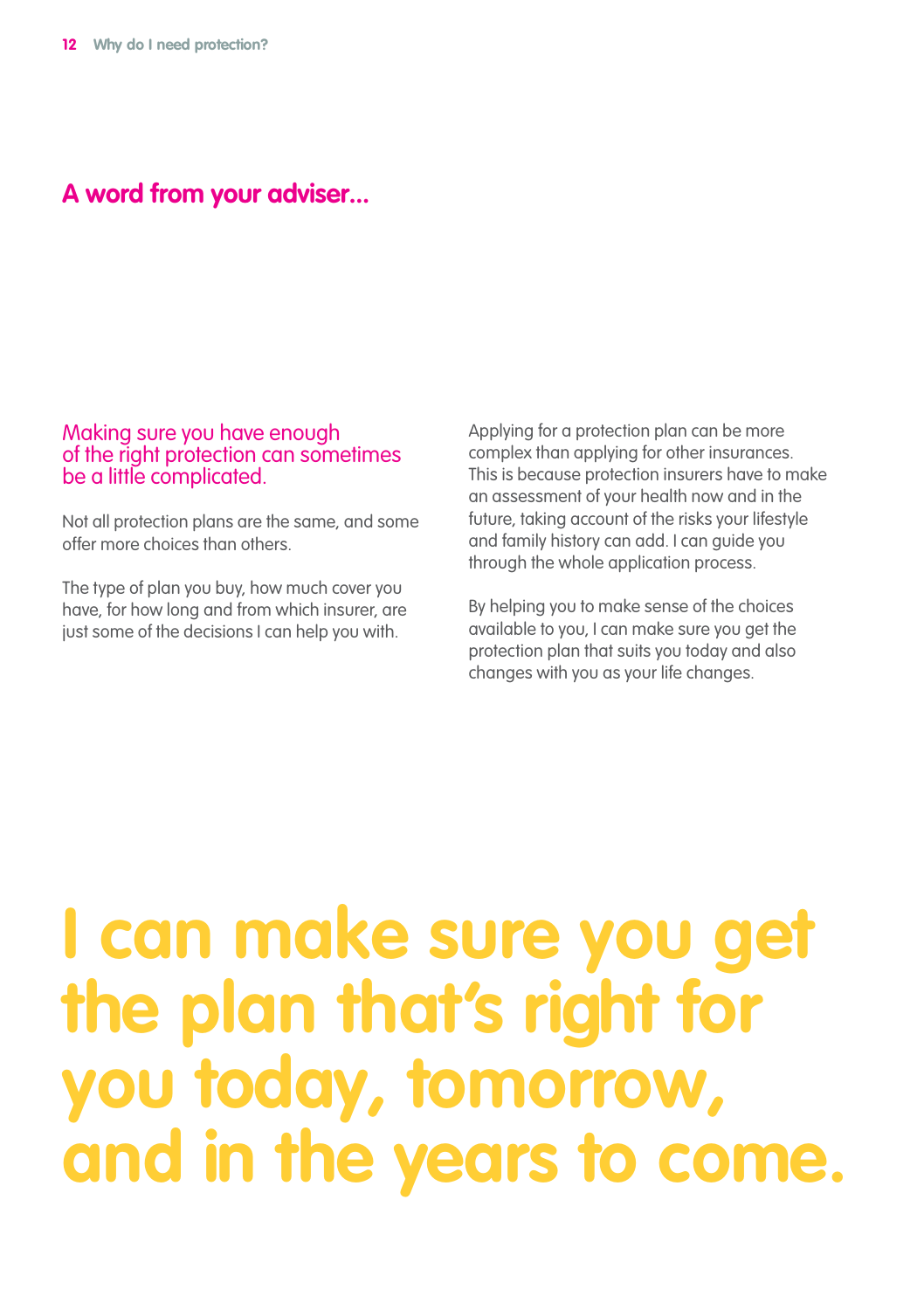

**I'm here to help you make the right choice.**